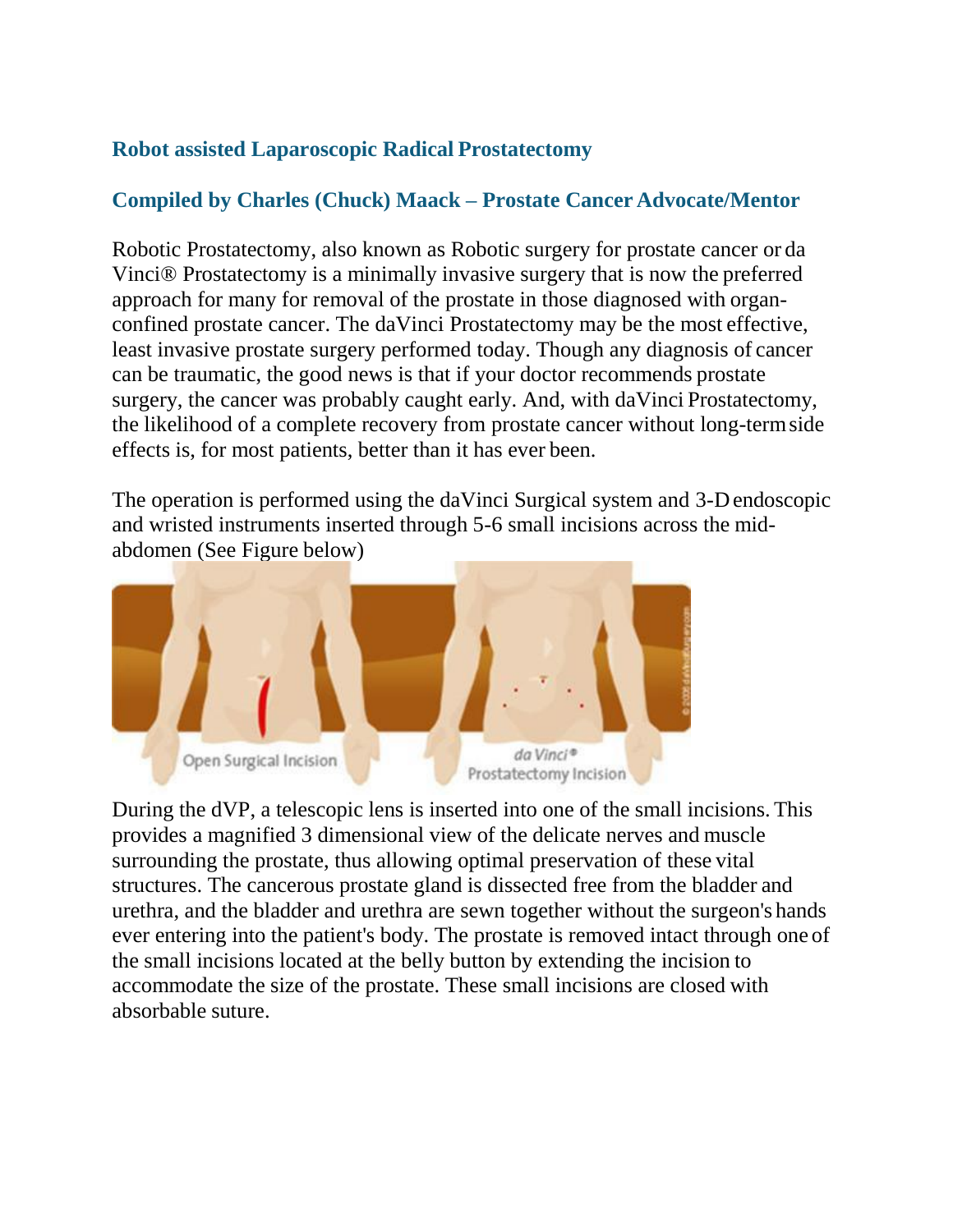

## **What are the benefits of Robotic prostatectomy?**

The daVinci Surgical System enables surgeons to operate with unmatched precision and control using only a few small incisions. Recent studies suggestthat da Vinci Prostatectomy may offer improved cancer control and a faster return to potency and continence.

The daVinci Prostatectomy also offers these potential benefits: Significantly less pain and scarring Less blood loss Fewer complications Less scarring A shorter hospital stay and faster recuperation Faster return to normal daily activities

Preventing Portal Hernias following RLRP/daVinci procedure ANDappropriate re-attachment of urethra to bladder neck

The following are concerns every patient should discuss with their RLRP surgeon prior to surgery:

## **Appropriate suturing of incision portals:**

Many men have reported developing hernias in the areas of the portal incisions required for RLRP. What is occurring is that when suturing the portals after RLRP, they are not adequately closing the deep muscle layers; particularly in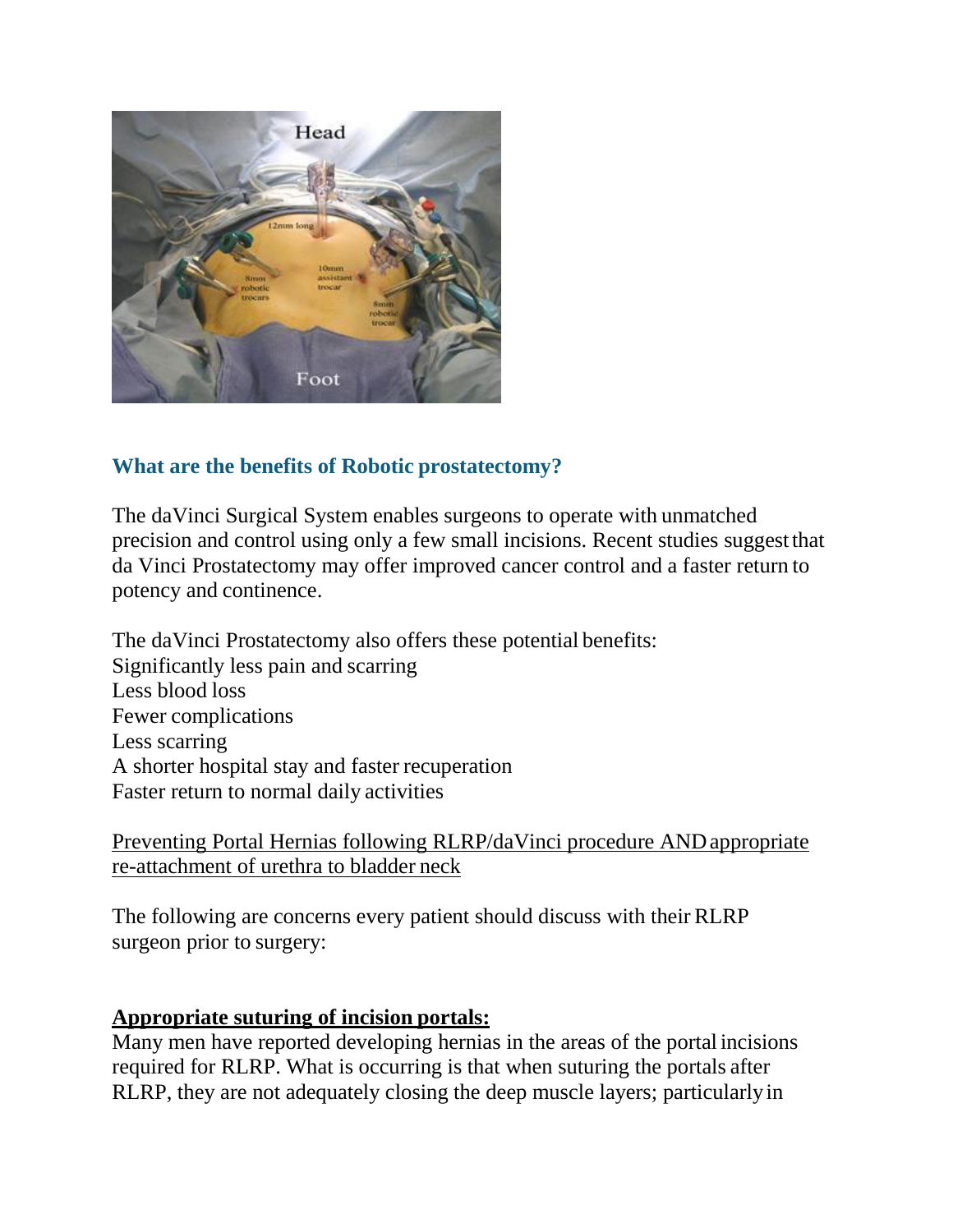the abdominal wall where one can develop an incisional hernia. This is likely at the site of the larger incision just below or above the navel (umbilicus). (The smaller trocar incisions are less likely to have incisional hernias.) It isimportant that you bring this to your RLRP surgeon's attention by telling him of these many subsequent hernia reports from past RLRP patients. This is just as likely a concern with LRP or RP.

An explanation of what is most often performed to close the incisions when the RLRP procedure is completed:

0 PDS (polydioxanone sutures) are first applied to close inner muscular tissue in a figure eight manner followed by a bonding material (glue?) known as Dermabond. Remainder of the skin incisions closed with 4-0 Monocryl (absorbable sutures) applied in a subcuticular fashion. All of the skin incisions are then dressed with a protective barrier, Dermabond or similar, that forms its own protective barrier over the incision. The FDA has approved the use of this adhesive to seal out infection-causing bacteria, including certain *Staph*, *Pseudomonas* and*E. coli.*

Apparently it is considered the above procedure provides satisfactory suturing. I can only surmise that if hernias erupt at the location of prior portal suturing, the physician or his/her aides closing up the portals failed to efficiently follow this procedure.

## **Appropriate Anastomosis of urethra and bladder neck during RLRP:**

Anastomosis - The connection of normally separate parts or spaces so they intercommunicate; in this case, the re-connection of the urethra to the bladder neck following surgical prostate gland removal - as described by Ashutosh Tewari, MD, Director - Cornell Institute of Robotic Prostatectomy, New York, NY, considered one of the Best Among The Rest in the nation in Robot assisted Laparoscopic Radical Prostatectomy (RLRP) in this Prostate Cancer Research Institute (PCRI) paper <http://tinyurl.com/mg63o6b> where you can scroll down to **"**d) Anatomic Reconstruction Technique for Continence Preservation" for a complete explanation of the procedure.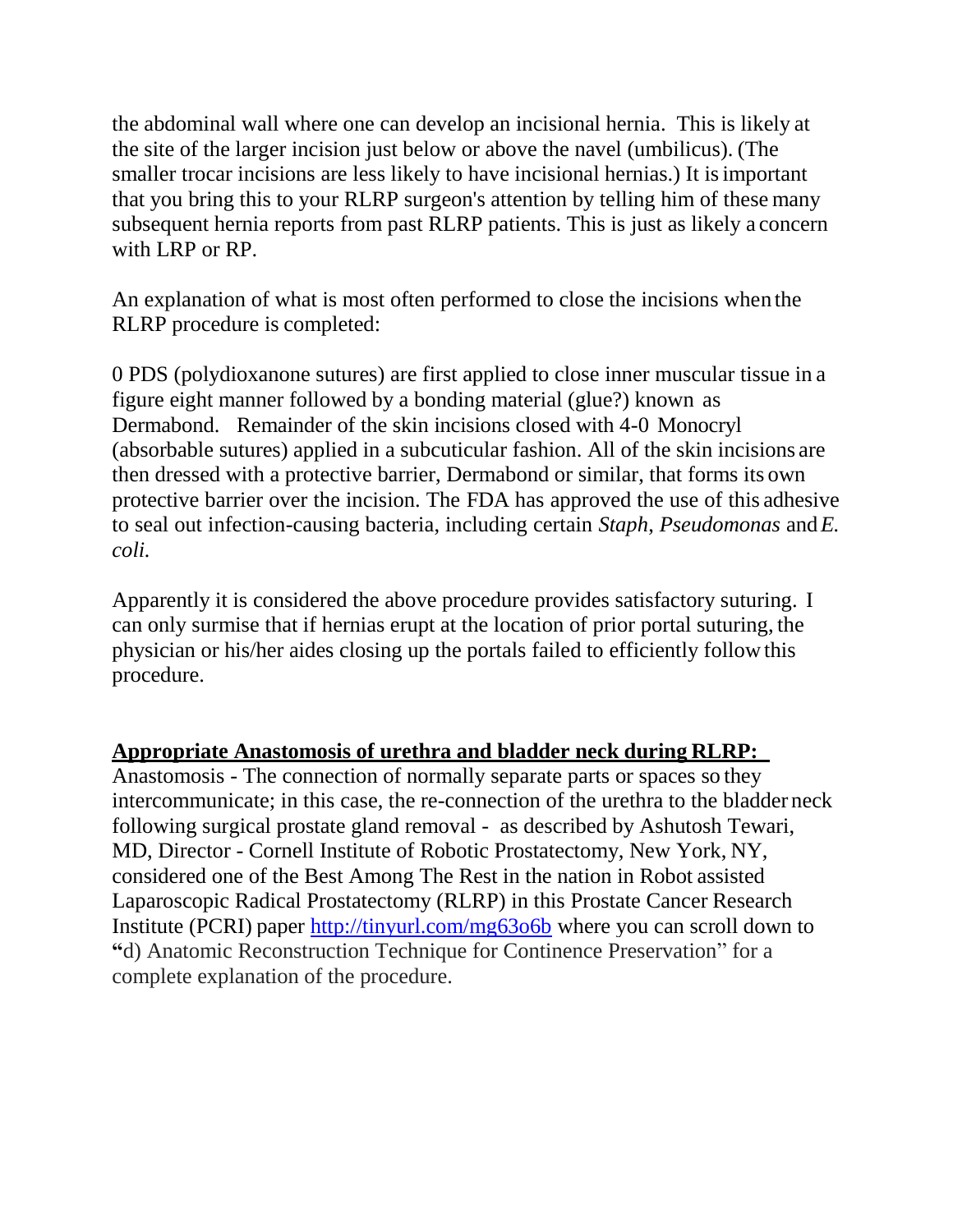#### **Anatomic Reconstruction Technique for Continence Preservation**

The key elements of our continence preservation technique involves(a) preservation of pubo-prostatic ligaments and [arcus tendinous,](http://www.prostate-cancer.org/resource/gloss_a.html#arcus_tendinous) (b) creation of a muscular flap behind the bladder neck (to be later sutured to the distal end of Denonvilliers' fascia behind the sphincter, (c) control of the dorsal venous complex using a pubo-prostatic ligament sparing stitch, (d) preparation of a thick and long urethral stump during apical dissection, (e) reinforcement of the flap behind the bladder neck (Pagano principle), (f) suturing the flap to the distal end of Denonvilliers' fascia close to the urethral stump to prevent [caudal](http://www.prostate-cancer.org/resource/gloss_c.html#caudal) retraction of the central tendon and thus provide posterior support (Rocco principle) and g) reattach the arcus tendinous and pubo-prostatic plate to the bladder neck once anastomosis is completed. (See **Figure 5**)



Figure 5 – Total reconstruction technique for continence preservation. We perform posterior reconstruction with double layers of tissue behind the urethralsphincter and anterior reconstruction to achieve early continence.

Watch the daVinci Robot assisted Laparoscopic Radical Prostatectomy (RLRP) procedure "live:" <http://tinyurl.com/m7fszjp>

I also recommend that you discuss the following consideration with yoursurgeon prior to surgery:

A reasonable procedure the day prior to any form of radical prostatectomy would be to prescribe Erythropoietin to patients as an aid to return of erectile function post-op.

Erythropoietin Promotes Erection Recovery After Nerve-Sparing Radical Retropubic Prostatectomy: A Retrospective Analysis. See: